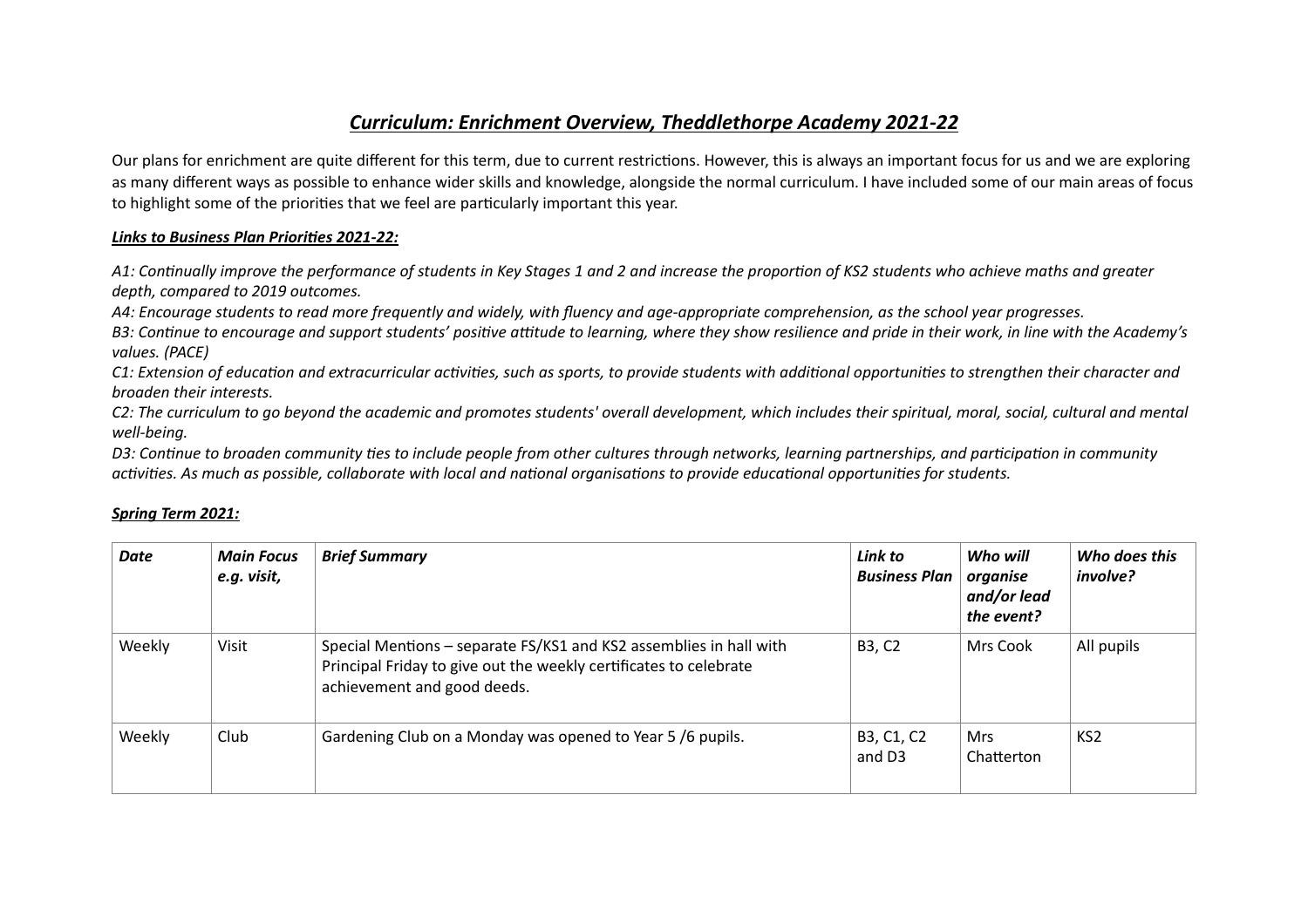| Weekly      | Club              | Year 3 and 4 Reading club on a Tuesday to promote their love of reading<br>We will be looking at Phillips Pullman's The Firework-Maker's Daughter.            | B3, C1, C2<br>and D3     | Mrs Edwards             | Hydra                                      |
|-------------|-------------------|---------------------------------------------------------------------------------------------------------------------------------------------------------------|--------------------------|-------------------------|--------------------------------------------|
| Weekly      | Club              | Booster Club on a Thursday for Year 1 and 2                                                                                                                   | A1, A4, B3,<br>C1 and C2 | <b>Miss</b><br>Robinson | Carina                                     |
| Weekly      | Club              | Booster Club on a Wednesday for Year 5 / 6.                                                                                                                   | A1, A4, B3,<br>C1 and C2 | Mrs Bull                | Pyxis                                      |
| Weekly      | Club              | KS2 French language on Wednesdays to learn about another language.                                                                                            | B3, C1, C2<br>and D3     | Mrs Edwards             | Hydra/Pxyis                                |
| Weekly      | Club              | Mindfulness club on a Wednesday for Year 3 and 4 where they will create<br>art and design items to improve mental health and wellbeing.                       | B3, C1, C2<br>and D3     | <b>Miss Bailey</b>      | Carina                                     |
| Weekly      | Club              | Archery on a Friday for KS2                                                                                                                                   | B3, C1, C2<br>and D3     | Mr Cook                 | Hydra/Pxyis                                |
| Weekly      | Whole<br>School   | Music assembly for the whole school – different genres and types of music<br>for the children to enjoy.                                                       | B3, C2, C2<br>and D3     | All staff               | All pupils                                 |
| Weekly      | Workshops         | Family learning workshops for 6 weeks to work with children on Friday<br>afternoons and look at children's learning.                                          | B3, C2, C2<br>and D3     | Mrs Cook                | Selected pupils<br>from all year<br>groups |
| Half termly | Whole<br>School   | Continue to promote our values in school. Children are nominated and<br>receive a badge for that following week.<br>Pride. Achievement. Confidence and Effort | B3, C2, C2<br>and D3     | All staff               | All pupils                                 |
| Half termly | Safer<br>Internet | Safer Internet will be taught to all pupils, with the goal of encouraging<br>conversations about using technology responsibly and respectfully.               | B3, C2, C2<br>and D3     | Mrs Cook                | All pupils                                 |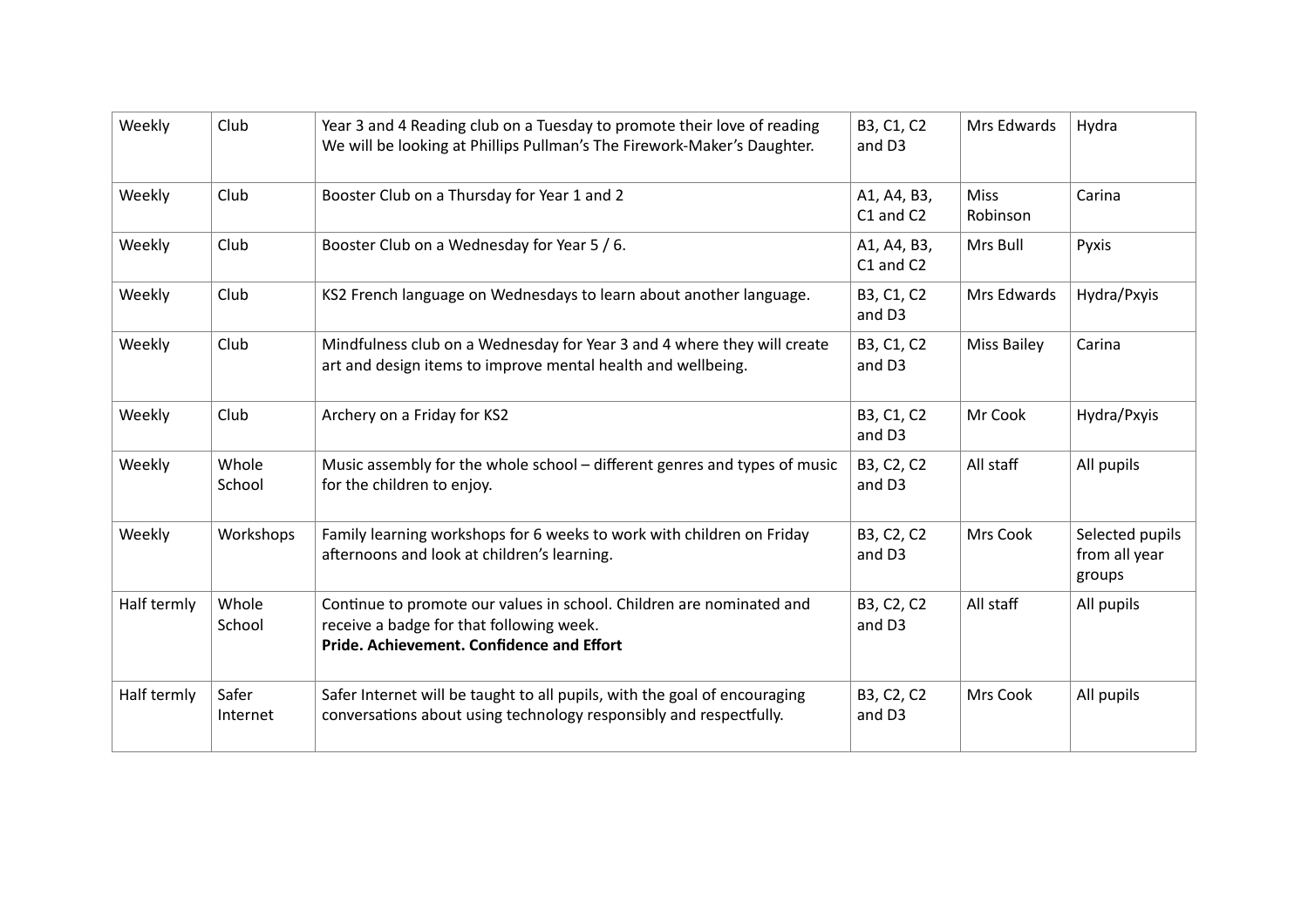| 22 April<br>2022 | Curriculum<br>enrichment                    | The story of Moses - the great Jewish leader - and the story of how he led<br>the Jewish people out of Egypt and towards the land that God had<br>promised them. The reflection personalises the ideas about leadership and<br>helps the children to think about what makes a good leader. | B3, C2, C2<br>and D3 | Mrs Cook                    | All pupils      |
|------------------|---------------------------------------------|--------------------------------------------------------------------------------------------------------------------------------------------------------------------------------------------------------------------------------------------------------------------------------------------|----------------------|-----------------------------|-----------------|
| 28 April<br>2022 | Curriculum<br>enrichment                    | Remembering the Holocaust - As we reflect on Yom HaShoah, Israel's<br>Holocaust Remembrance Day.                                                                                                                                                                                           | B3, C2, C2<br>and D3 | Mrs Cook                    | All pupils      |
| 6 May 2022       | Curriculum<br>enrichment                    | Foundation Stage pupils are due to go out and about learning about nature<br>for our topic, Nature Detectives at Wolds Wildlife Park.                                                                                                                                                      | B3, C2, C2<br>and D3 | Mrs Cook                    | All pupils      |
| 6 May 2022       | Curriculum<br>enrichment                    | VE Day marked the formal conclusion of the war with Germany and ended<br>six years of suffering, courage and endurance across the world.                                                                                                                                                   | B3, C2, C2<br>and D3 | All staff                   | All pupils      |
| 17 May<br>2022   | KS <sub>2</sub><br>Curriculum<br>enrichment | Diversity Role Model Day - KS2 International Day against Homophobia,<br>Transphobia, and Biphobia.                                                                                                                                                                                         | B1, C3, D3           | Mrs Bull and<br>Mrs Edwards | All pupils      |
| 26 May<br>2022   | Curriculum<br>enrichment                    | Ascension Day is also known as the Feast of Ascension or Ascension<br>Thursday, as it always falls on this day of the week.                                                                                                                                                                | B3, C2, C2<br>and D3 | All staff                   | All pupils      |
| 27 May<br>2022   | Curriculum<br>enrichment                    | Celebration with friends and family - Her Majesty the Queen became the<br>first British Monarch to celebrate a Platinum Jubilee, marking 70 years of<br>service to the people of the United Kingdom.                                                                                       | B3, C2, C2<br>and D3 | All staff                   | All pupils      |
| 8 June 2022      | Curriculum<br>enrichment                    | World Oceans Day, when people round the world join together to celebrate<br>our amazing ocean.                                                                                                                                                                                             | B3, C2, C2<br>and D3 | All staff                   | KS <sub>2</sub> |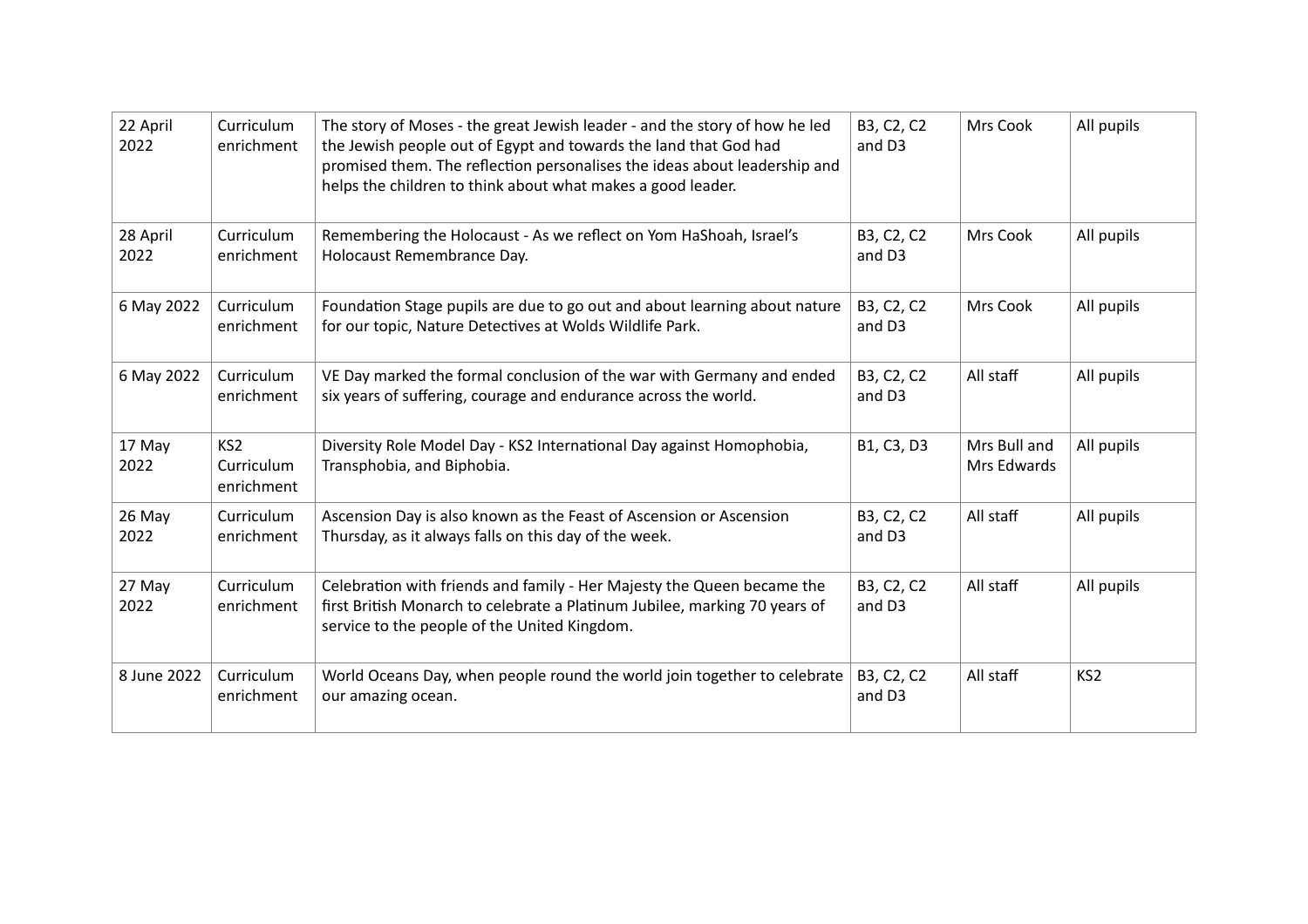| 10 June<br>2022                   | Whole<br>school          | The whole school participated in the NSPCC Big Breaktime. It was to raise<br>awareness of the NSPCC and its Speak out Stay safe programme to help<br>children understand what abuse is and what to do if they're scared or<br>worried. The whole school will have a 30-minute collaborative playtime in<br>the playgrounds and on the field. | C1 and C2                      | All staff                                            | All pupils           |
|-----------------------------------|--------------------------|----------------------------------------------------------------------------------------------------------------------------------------------------------------------------------------------------------------------------------------------------------------------------------------------------------------------------------------------|--------------------------------|------------------------------------------------------|----------------------|
| 17 June<br>2022                   | Curriculum<br>enrichment | Electricity and circuits science workshop for KS2 pupils. Finishing with a<br>rocket launch to be watch all pupils and staff.                                                                                                                                                                                                                | $C1, C2$ and<br>D <sub>3</sub> | All KS2 staff                                        | KS2 pupils           |
| 20 June and<br>11 July            | Curriculum<br>enrichment | Canon Chris Lilley will be taking part in assemblies this term.                                                                                                                                                                                                                                                                              | B3, C2, C2<br>and D3           | All staff                                            | All pupils           |
| 24 June<br>2022                   | Whole<br>School          | Sports Day, fun for all the family to watch their children grow in confidence<br>and the chance to show leadership, teamwork and communication skills, as<br>they interact with new people and face new challenges.                                                                                                                          | B3, C2, C2<br>and D3           | All staff                                            | All pupils           |
| 30th June<br>2022                 | Curriculum<br>enrichment | Dustbin Doris - theatre performance linked to Eco challenge. This enables<br>the children to become more eco aware.                                                                                                                                                                                                                          | $C1, C2$ and<br>D <sub>3</sub> | All staff                                            | <b>KS1 &amp; KS2</b> |
| 27 June - 1<br><b>July 2022</b>   | Curriculum<br>enrichment | Walking for wellbeing - Walking outside to connect us with the natural<br>world. We will spot trees, birds, flowers and so on. We will reflect upon the<br>beauty of our world.                                                                                                                                                              | B3, C2, C2<br>and D3           | All staff                                            | All pupils           |
| $1$ July $-4$<br><b>July 2022</b> | Curriculum<br>enrichment | PGL activity weekend for Y6 pupils.<br>An opportunity to take part in outdoor and adventurous activities,<br>challenging both themselves individually and within a team.                                                                                                                                                                     | B3, C1, C2<br>and D3           | Mrs Cook,<br>Mrs Edwards,<br><b>Miss</b><br>Robinson | Y6 pupils            |
| 8 July 2022                       | Curriculum<br>enrichment | Islam; Ramadan; Eid ul Fitr; celebrating world religions and Muslim beliefs.                                                                                                                                                                                                                                                                 | B3, C2, C2<br>and D3           | All staff                                            | All pupils           |